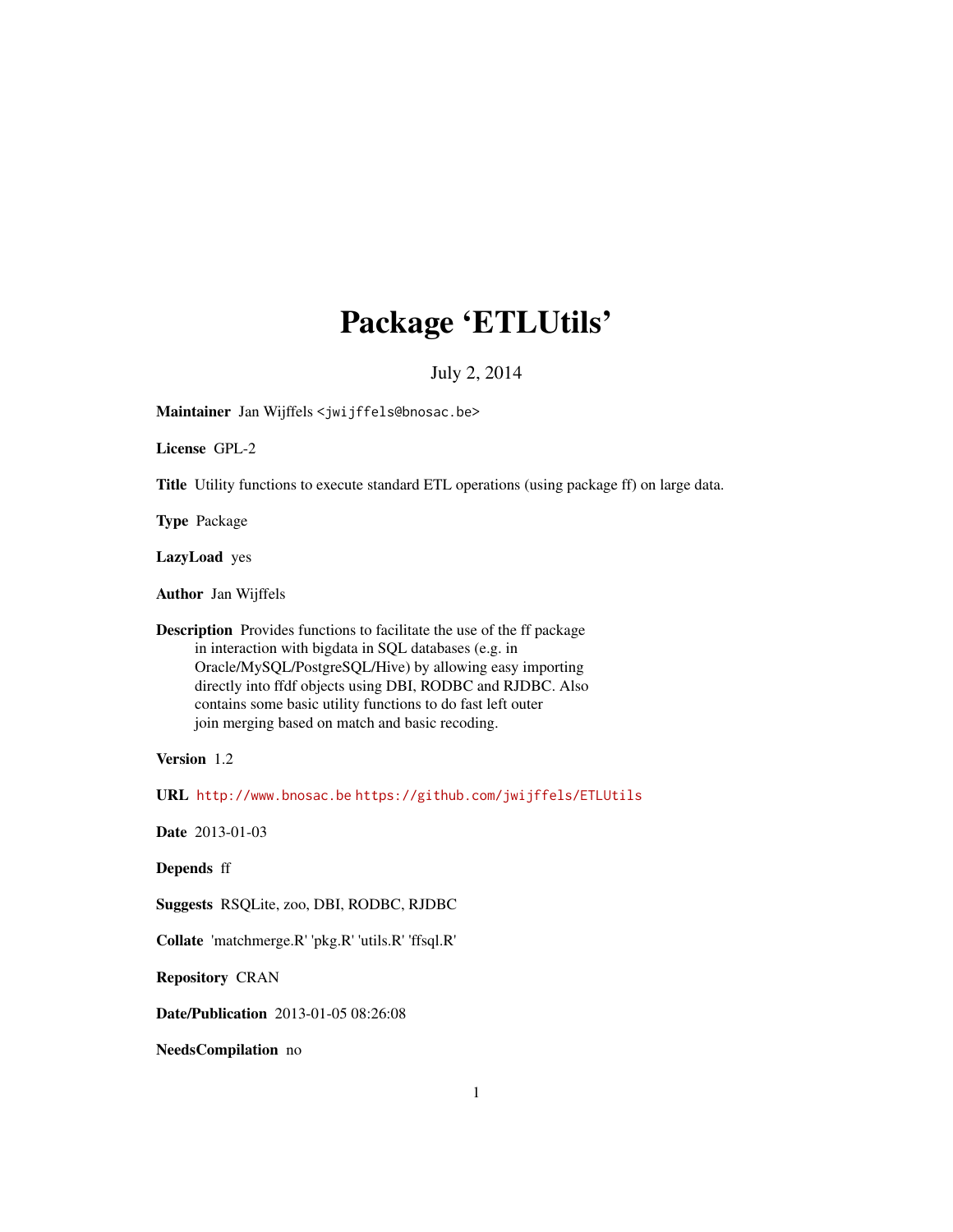### <span id="page-1-0"></span>R topics documented:

| Index | 14 |
|-------|----|
|       |    |
|       |    |
|       |    |
|       |    |
|       |    |
|       |    |
|       |    |
|       |    |

ETLUtils-package *Extra utility functions to execute standard ETL operations on large data*

#### Description

Provides functions to load bigdata (e.g. from Oracle) directly into ffdf objects using DBI and some utility functions like recoding and matchmerge which does fast left outer join merging based on match.

#### Author(s)

Jan Wijffels <jwijffels@bnosac.be>

#### Examples

# See the specified functions in the package

matchmerge *Merge two data frames (fast) by common columns by performing a left (outer) join or an inner join.*

#### Description

Merge two data frames (fast) by common columns by performing a left (outer) join or an inner join. The data frames are merged on the columns given by by.x and by.y. Columns can be specified only by name. This differs from the merge function from the base package in that merging is done based on 1 column key only. If more than one column is supplied in by.x and by.y, these columns will be concatenated together to form 1 key which will be used to match. Alternatively, by.x and by.y can be 2 vectors of length  $NROW(x)$  which will be used as keys.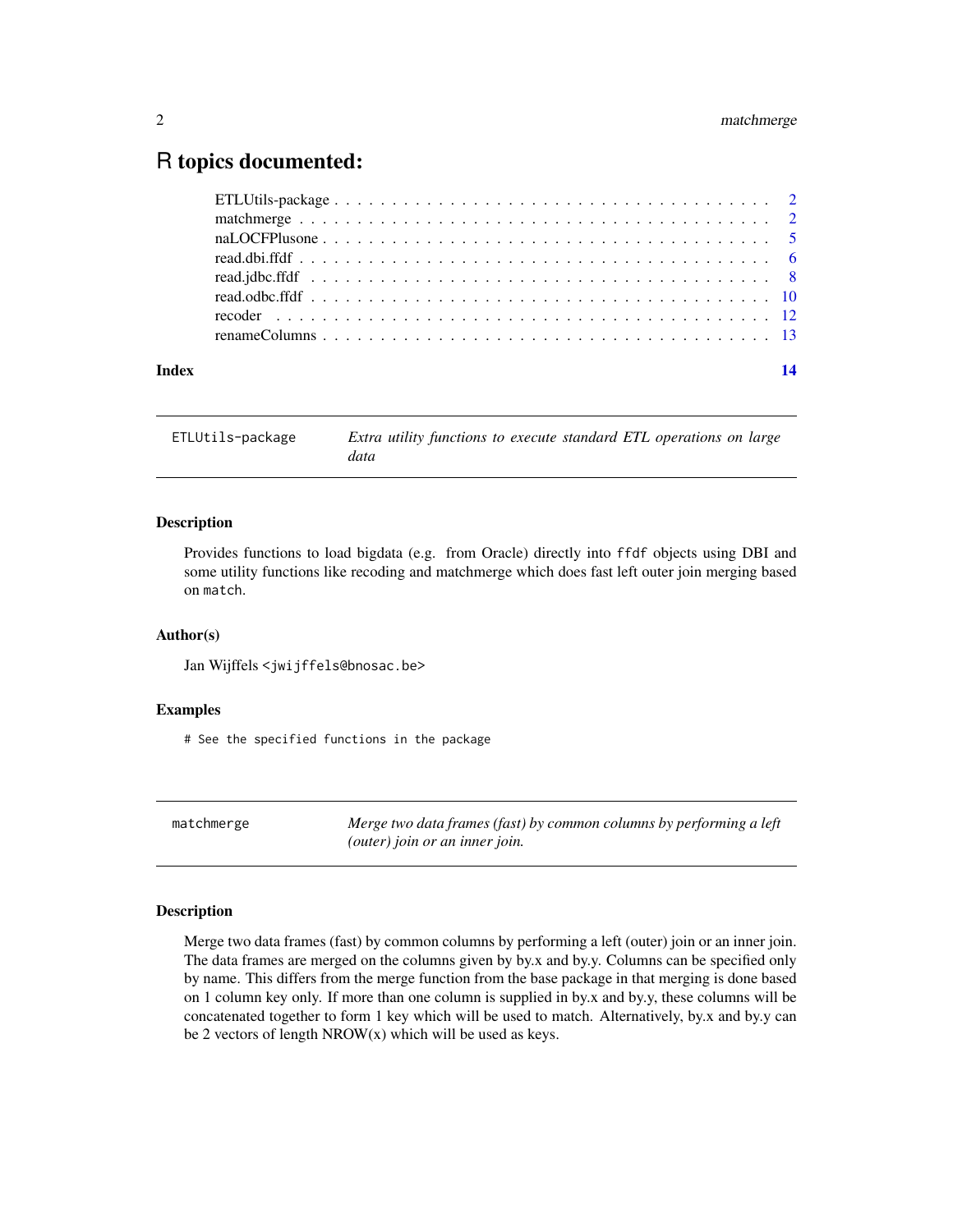#### matchmerge 3

#### Usage

```
matchmerge(x, y, by.x, by.y, all.x = FALSE,
 by.iskey = FALSE, suffix = ".y",add.columns = colnames(y), check.duplicates = TRUE,
  trace = FALSE)
```
#### Arguments

| X                | the left hand side data frame to merge                                                                                                                                                                                                                                                                                                                                                                                                 |
|------------------|----------------------------------------------------------------------------------------------------------------------------------------------------------------------------------------------------------------------------------------------------------------------------------------------------------------------------------------------------------------------------------------------------------------------------------------|
| У                | the right hand side data frame to merge<br>or a vector in which case you always need to supply by y as a vector, make sure<br>by iskey is set to TRUE and provide in add.columns the column name for which<br>y will be relabelled to in the joined data frame (see the example).                                                                                                                                                      |
| by.x             | either the name of 1 column in x or a character vector of length $NROW(x)$ which<br>will be used as key to merge the 2 data frames                                                                                                                                                                                                                                                                                                     |
| by.y             | either the name of 1 column in y or a character vector of length $NROW(x)$ which<br>will be used as key to merge the 2 data frames. Duplicate values in by y are not<br>allowed.                                                                                                                                                                                                                                                       |
| all.x            | logical, if TRUE, then extra rows will be added to the output, one for each row<br>in x that has no matching row in y. These rows will have NAs in those columns<br>that are usually filled with values from y. The default is FALSE, so that only<br>rows with data from both x and y are included in the output. The default value<br>corresponds to an inner join. If TRUE is supplied, this corresponds to a left<br>(outer) join. |
| by.iskey         | Logical, indicating that the by.x and the by.y inputs are vectors of length $NROW(x)$<br>and $NROW(y)$ instead of column names in x and y. If this is FALSE, the input<br>columns will be pasted together to create a key to merge upon. Otherwise, the<br>function will use the by.x and by.y vectors directly as matching key. Defaults to<br>FALSE indicating the by.x and by.y are column names in x and y.                        |
| suffix           | a character string to be used for duplicate column names in x and y to make the<br>y columns unique.                                                                                                                                                                                                                                                                                                                                   |
| add.columns      | character vector of column names in y to merge to the x data frame. Defaults to<br>all columns in y.                                                                                                                                                                                                                                                                                                                                   |
| check.duplicates |                                                                                                                                                                                                                                                                                                                                                                                                                                        |
|                  | checks if by y contains duplicates which is not allowed. Defaults to TRUE.                                                                                                                                                                                                                                                                                                                                                             |
| trace            | logical, indicating to print some informative messages about the progress                                                                                                                                                                                                                                                                                                                                                              |
|                  |                                                                                                                                                                                                                                                                                                                                                                                                                                        |

#### Details

The rows in the right hand side data frame that match on the specific key are extracted, and joined together with the left hand side data frame.

Merging is done based on the match function on the key value. This makes the function a lot faster when compared to applying merge, especially for large data frames (see the example). And also the memory consumption is a lot smaller.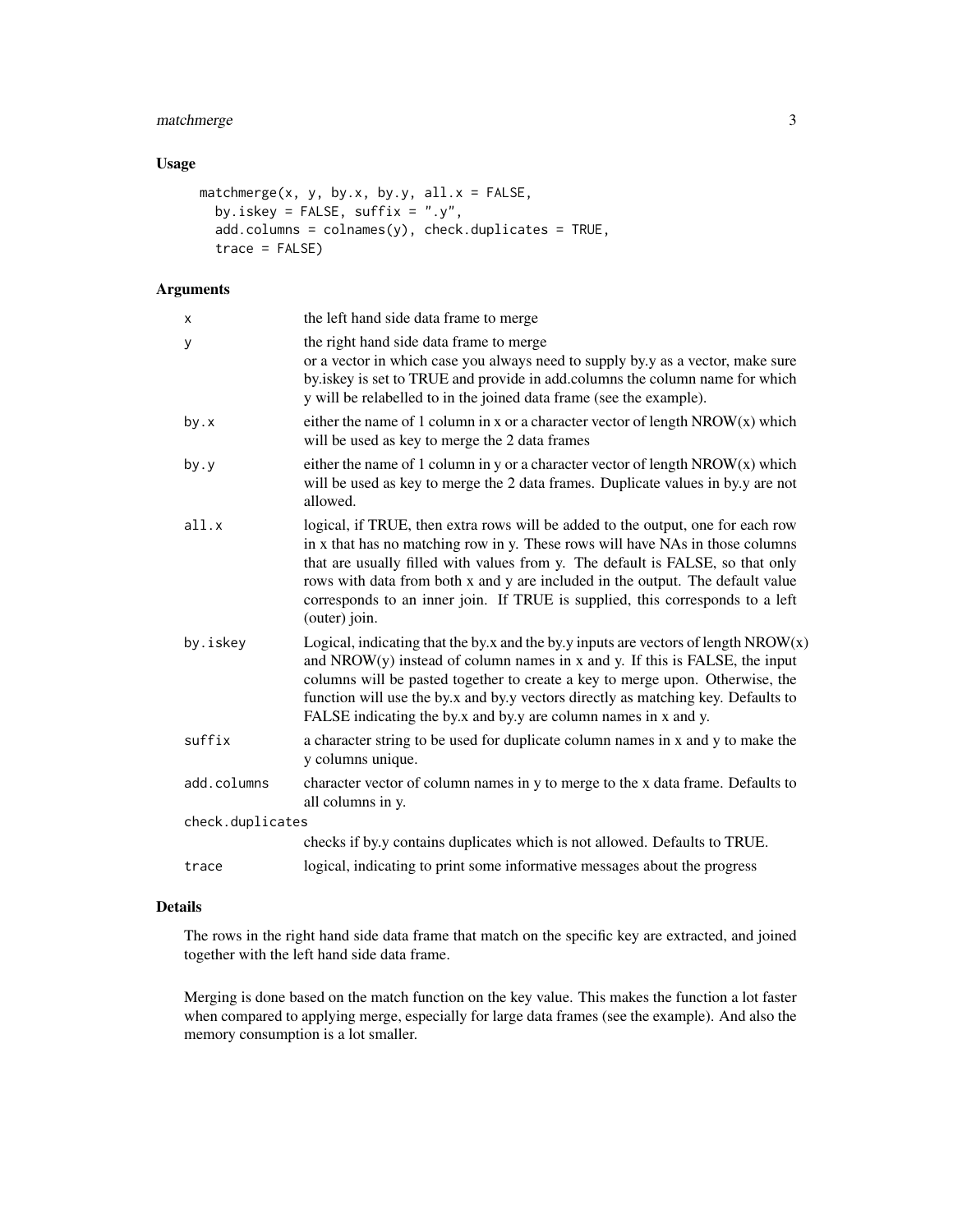<span id="page-3-0"></span>In SQL database terminology, the default value of all. $x =$ FALSE gives a natural join, a special case of an inner join. Specifying all.x = FALSE gives a left (outer) join. Right (outer) join or (full) outer join are not provided in this function.

#### Value

data frame with x joined with y based on the supplied columns. The output columns are the columns in x followed by the extra columns in y.

#### Author(s)

Jan Wijffels

#### See Also

[cbind,](#page-0-0) [match,](#page-0-0) [merge](#page-0-0)

#### Examples

```
left \le data.frame(idlhs = c(1:4, 3:5), a = LETTERS[1:7], stringsAsFactors = FALSE)
right \le data.frame(idrhs = c(1:4), b = LETTERS[8:11], stringsAsFactors = FALSE)
## Inner join
matchmerge(x=left, y=right, by.x = "idlhs", by.y = "idrhs")
## Left outer join in 2 ways
matchmerge(x=left, y=right, by.x = "idlhs", by.y = "idrhs", all.x=TRUE)
matchmerge(x=left, y=right, by.x = left$idlhs, by.y = right$idrhs, all.x=TRUE, by.iskey=TRUE)
## Show usage when y is just a vector instead of a data.frame
matchmerge(x=left, y=right$b, by.x = left$idlhs, by.y = right$idrhs, all.x=TRUE,
by.iskey=TRUE, add.columns="b.renamed")
## Show speedup difference with merge
## Not run:
size <- 100000
dimension \leq seq(Sys.Date(), Sys.Date()+10, by = "day")
left \leq data.frame(date = rep(dimension, size), sales = rnorm(size))
right <- data.frame(date = dimension, feature = dimension-7, feature = dimension-14)
dim(left)
dim(right)
print(system.time(merge(left, right, by.x="date", by.y="date", all.x=TRUE, all.y=FALSE)))
print(system.time(matchmerge(left, right, by.x="date", by.y="date", all.x=TRUE, by.iskey=FALSE)))
## End(Not run)
## Show example usage
products <- expand.grid(product = c("Pepsi", "Coca Cola"), type = c("Can","Bottle"),
size = c("6M1", "8M1"), distributor = c("Distri X", "Distri Y"), salesperson = c("Mr X", "Mr Y"),stringsAsFactors=FALSE)
products <- products[!duplicated(products[, c("product","type","size")]), ]
products$key <- paste(products$product, products$type, products$size, sep=".")
sales <- expand.grid(item = unique(products$key), sales = rnorm(10000, mean = 100))
str(products)
```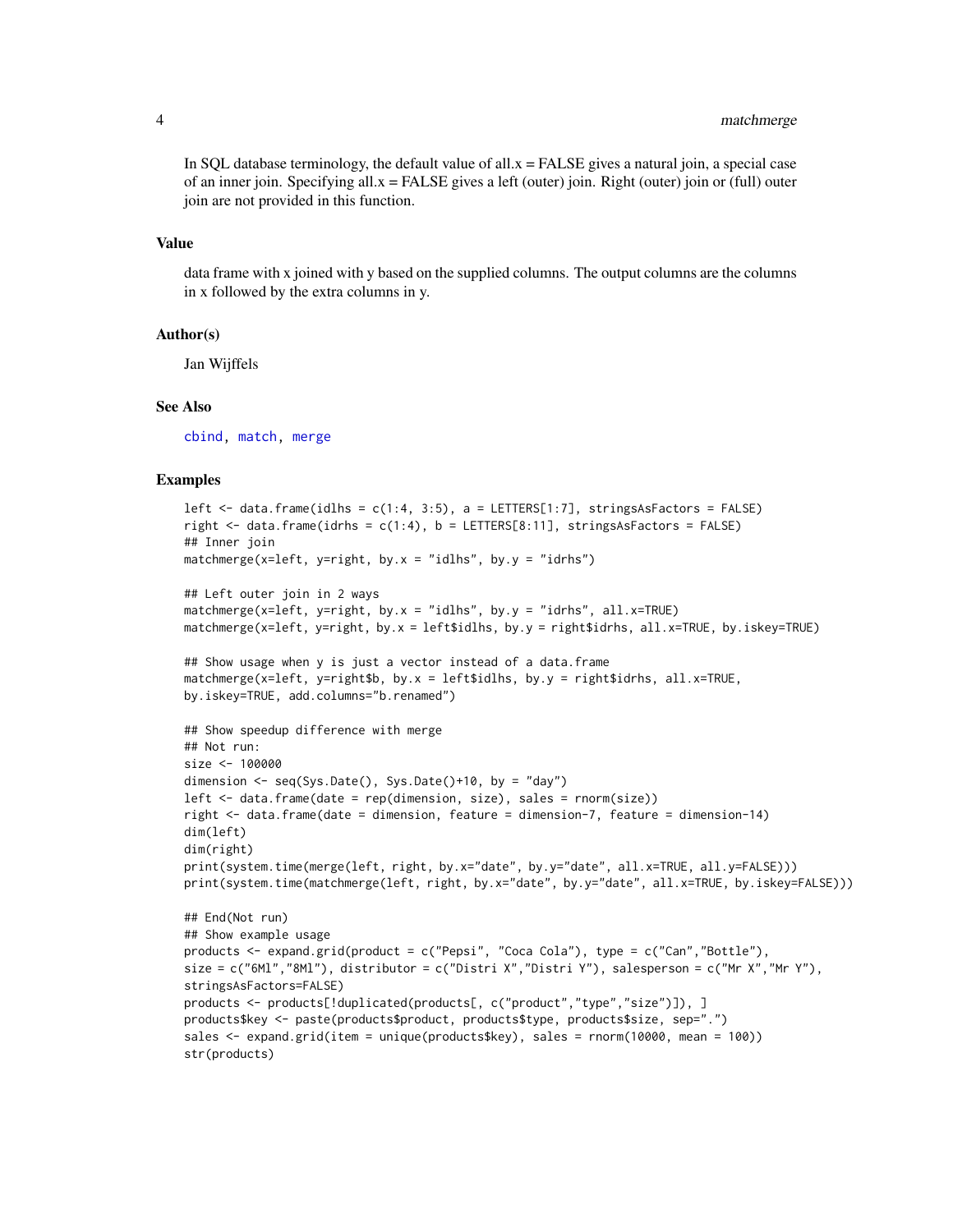#### <span id="page-4-0"></span>naLOCFPlusone 5

```
str(sales)
info <- matchmerge(x=sales, y=products, by.x=sales$item, by.y=products$key, all.x=TRUE, by.iskey=TRUE,
add.columns=c("size","distributor"), check.duplicates=FALSE)
str(info)
tapply(info$sales, info$distributor, FUN=sum)
```

| naLOCFPlusone | Performs NA replacement by last observation carried forward but adds |
|---------------|----------------------------------------------------------------------|
|               | 1 to the last observation carried forward.                           |

#### Description

Performs NA replacement by last observation carried forward but adds 1 to the last observation carried forward.

#### Usage

naLOCFPlusone(x)

#### Arguments

x a numeric vector

#### Value

a vector where NA's are replaced with the LOCF + 1

#### Author(s)

Jan Wijffels

#### See Also

[na.locf](#page-0-0)

#### Examples

```
require(zoo)
x \leq -c(2, NA, NA, 4, 5, 2, NA)naLOCFPlusone(x)
```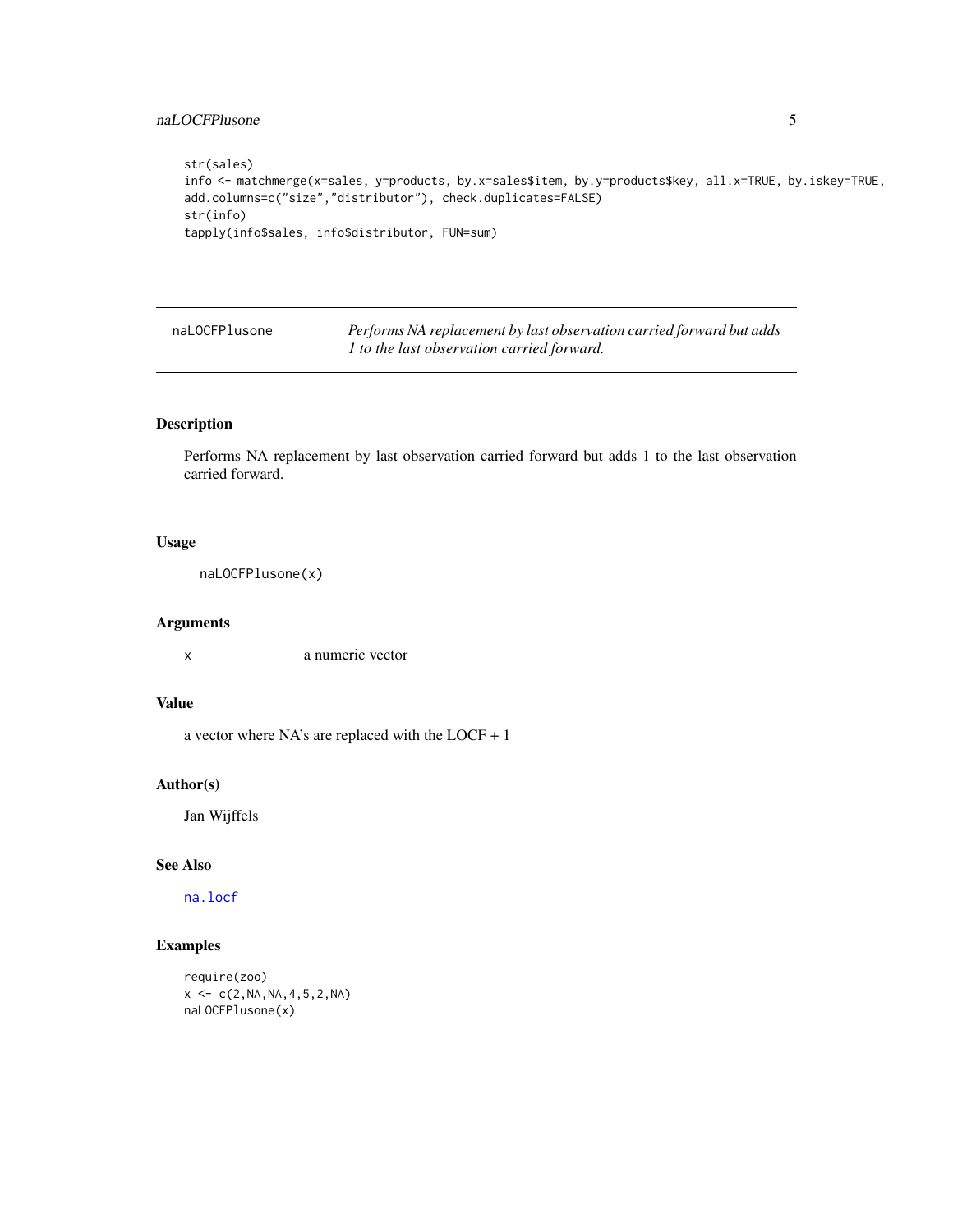#### Description

Read data from a DBI connection into an [ffdf](#page-0-0). This can for example be used to import large datasets from Oracle, SQLite, MySQL, PostgreSQL, Hive or other SQL databases into R.

#### Usage

```
read.dbi.ffdf(query = NULL,
 dbConnect.args = list(dr = NULL, dbname = NULL, username = "", password = ""),
 dbSendQuery.args = list(), fetch.args = list(),
 x = NULL, nrows = -1, first.rows = NULL,
 next.rows = NULL, levels = NULL, appendLevels = TRUE,
 asffdf_{args} = list(),BATCHBYTES = getOption("ffbatchbytes"),
 VERBOSE = FALSE, colClasses = NULL, transFUN = NULL,
  ...)
```
#### Arguments

| query            | the SQL query to execute on the DBI connection                                                                                                                             |
|------------------|----------------------------------------------------------------------------------------------------------------------------------------------------------------------------|
|                  | dbConnect.args a list of arguments to pass to DBI's dbConnect (like drv, dbname, username,<br>password). See the examples.                                                 |
| dbSendQuery.args |                                                                                                                                                                            |
|                  | a list containing database-specific parameters which will be passed to to pass to<br>dbSendQuery. Defaults to an empty list.                                               |
| fetch.args       | a list containing optional database-specific parameters which will be passed to<br>to pass to fetch. Defaults to an empty list.                                            |
| X                | NULL or an optional ffdf object to which the read records are appended. See<br>documentation in read.table.ffdf for more details and the example below.                    |
| nrows            | Number of rows to read from the query resultset. Default value of -1 reads in all<br>rows.                                                                                 |
| first.rows       | chunk size (rows) to read for first chunk from the query resultset                                                                                                         |
| next.rows        | chunk size (rows) to read sequentially for subsequent chunks from the query<br>resultset. Currently, this must be specified.                                               |
| levels           | optional specification of factor levels. A list with as names the names the<br>columns of the data.frame fetched in the first.rows, containing levels of the fac-<br>tors. |
| appendLevels     | logical. A vector of permissions to expand levels for factor columns. See docu-<br>mentation in read. table. ffdf for more details.                                        |
| asffdf_args      | further arguments passed to as. ffdf (ignored if 'x' gives an ffdf object)                                                                                                 |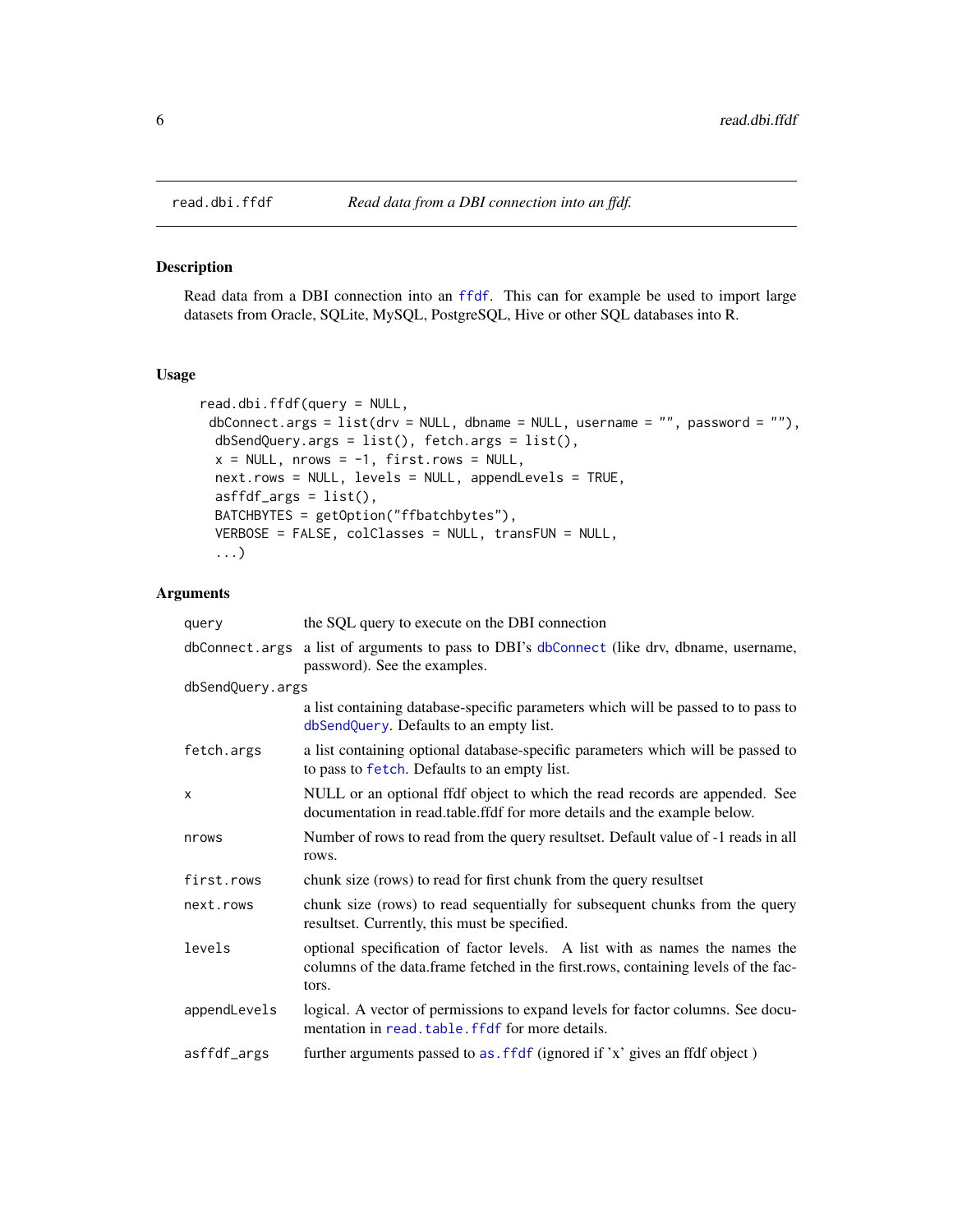#### <span id="page-6-0"></span>read.dbi.ffdf 7

| <b>BATCHBYTES</b>   | integer: bytes allowed for the size of the data.frame storing the result of reading<br>one chunk. See documentation in read. table. ffdf for more details. |
|---------------------|------------------------------------------------------------------------------------------------------------------------------------------------------------|
| <b>VERBOSE</b>      | logical: TRUE to verbose timings for each processed chunk (default FALSE).                                                                                 |
| colClasses          | See documentation in read, table, ffdf                                                                                                                     |
| transFUN            | function applied to the data frame after each chunk is retreived by fetch                                                                                  |
| $\cdot \cdot \cdot$ | optional parameters passed on to transFUN                                                                                                                  |

#### Details

Opens up the DBI connection using DBI::dbConnect, sends the query using DBI::dbSendQuery and DBI:: fetch-es the results in batches of next.rows rows. Heavily borrowed from [read.table.ffdf](#page-0-0)

#### Value

An ffdf object unless the query returns zero records in which case the function will return the data.frame returned by [fetch](#page-0-0) and possibly transFUN.

#### Author(s)

Jan Wijffels

#### See Also

[read.table.ffdf,](#page-0-0) [read.odbc.ffdf](#page-9-1)

#### Examples

require(ff)

#### ##

```
## Example query using data in sqlite
##
require(RSQLite)
dbfile <- system.file("smalldb.sqlite3", package="ETLUtils")
drv <- dbDriver("SQLite")
query <- "select * from testdata limit 10000"
x <- read.dbi.ffdf(query = query, dbConnect.args = list(drv = drv, dbname = dbfile),
first.rows = 100, next.rows = 1000, VERBOSE=TRUE)
class(x)
x[1:10, ]
```

```
## show it is the same as getting the data directly using RSQLite apart from characters which are factors in ffdf
directly <- dbGetQuery(dbConnect(drv = drv, dbname = dbfile), query)
directly <- as.data.frame(as.list(directly), stringsAsFactors=TRUE)
all.equal(x[,], directly)
```

```
## show how to use the transFUN argument to transform the data before saving into the ffdf, and shows the use of th
query <- "select * from testdata limit 10"
x <- read.dbi.ffdf(query = query, dbConnect.args = list(drv = drv, dbname = dbfile),
first.rows = 100, next.rows = 1000, VERBOSE=TRUE, levels = list(a = rev(LETTERS)),
```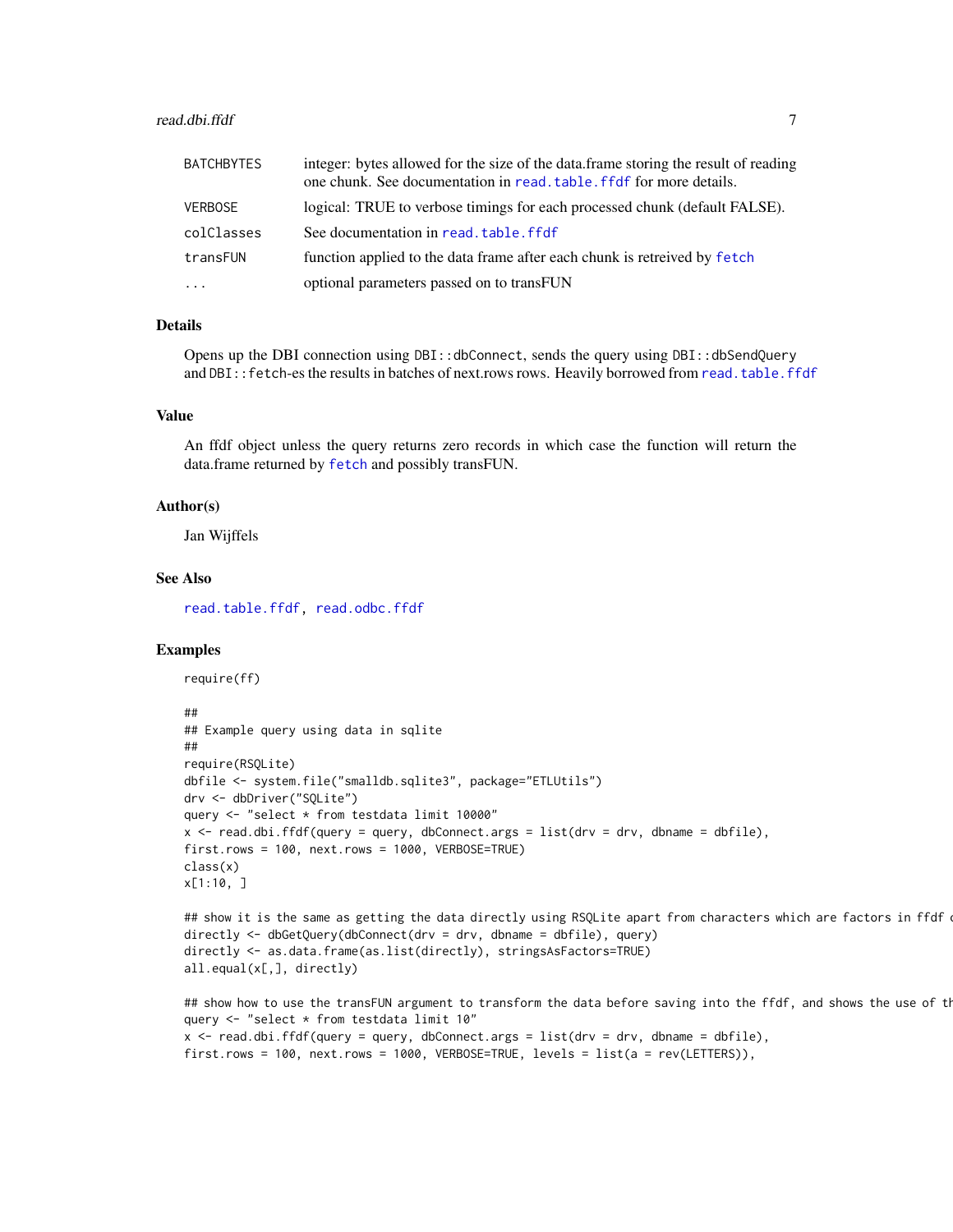```
transFUN = function(x, subtractdays){
x$b < as.Date(x$b)
x$b.subtractdaysago <- x$b - subtractdays
x
}, subtractdays=7)
class(x)
x[1:10, ]
## remark that the levels of column a are reversed due to specifying the levels argument correctly
levels(x$a)
## show how to append data to an existing ffdf object
transformexample <- function(x, subtractdays){
x$b <- as.Date(x$b)
x$b.subtractdaysago <- x$b - subtractdays
x
}
dim(x)
x[,]combined <- read.dbi.ffdf(query = query, dbConnect.args = list(drv = drv, dbname = dbfile),
first.rows = 100, next.rows = 1000, x = x, VERBOSE=TRUE, transFUN = transformexample, subtractdays=1000)
dim(combined)
combined[,]
##
## Example query using ROracle. Do try this at home with some larger data :)
##
## Not run:
require(ROracle)
query <- "select OWNER, TABLE_NAME, TABLESPACE_NAME, NUM_ROWS, LAST_ANALYZED from all_all_tables"
x <- read.dbi.ffdf(query=query,
dbConnect.args = list(drv = dbDriver("Oracle"),
user = "YourUser", password = "YourPassword", dbname = "Mydatabase"),
first.rows = 100, next.rows = 50000, nrows = -1, VERBOSE=TRUE)
## End(Not run)
```
<span id="page-7-1"></span>read.jdbc.ffdf *Read data from a JDBC connection into an ffdf.*

#### **Description**

Read data from a JDBC connection into an [ffdf](#page-0-0). This can for example be used to import large datasets from Oracle, SQLite, MySQL, PostgreSQL, Hive or other SQL databases into R.

#### Usage

```
read.jdbc.ffdf(query = NULL,
 dbConnect.args = list(dr = NULL, dbname = NULL, username = "", password = "");dbSendQuery.args = list(), fetch.args = list(),
```
<span id="page-7-0"></span>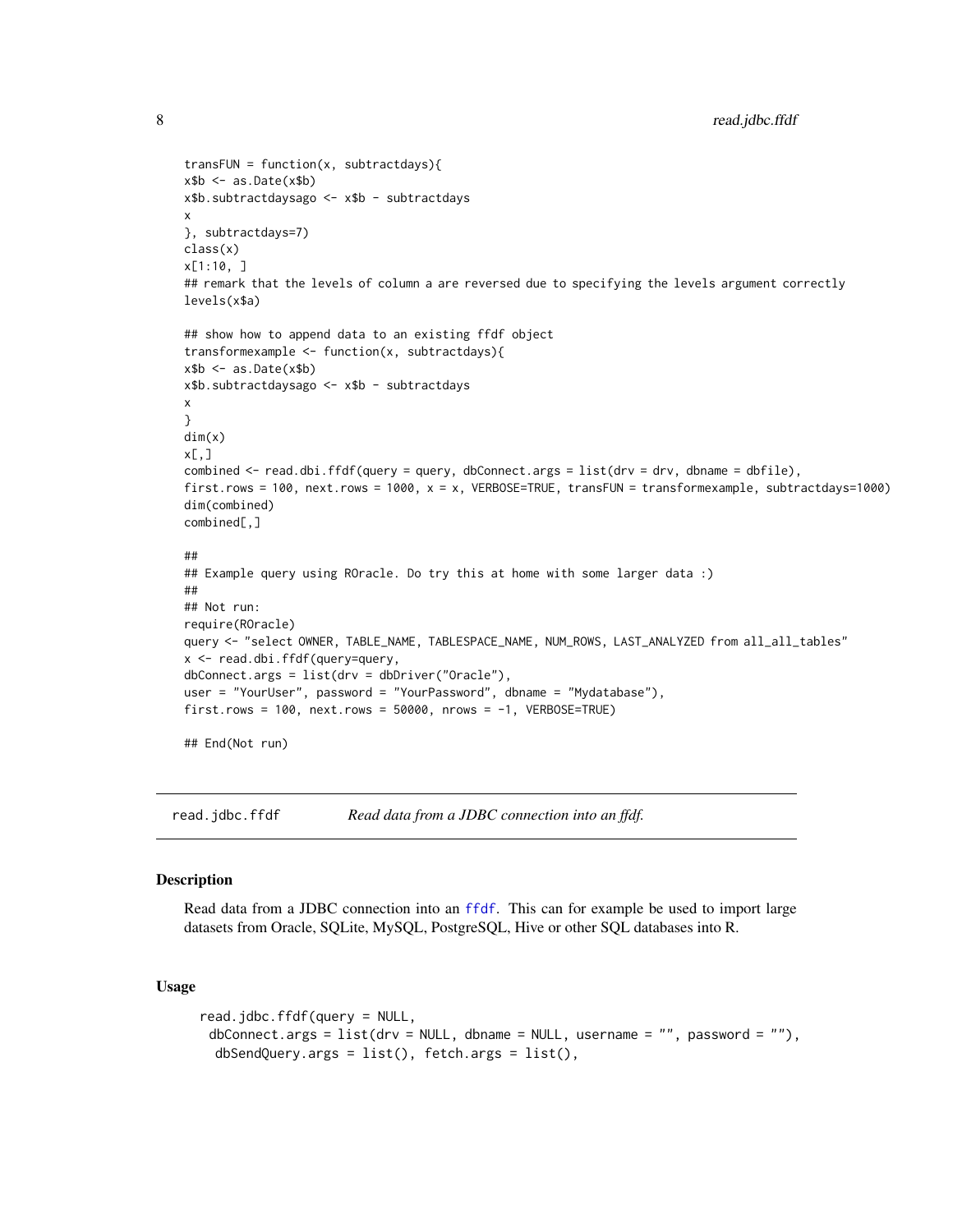```
x = NULL, nrows = -1, first.rows = NULL,
next.rows = NULL, levels = NULL, appendLevels = TRUE,
asffdf_{args} = list(),BATCHBYTES = getOption("ffbatchbytes"),
VERBOSE = FALSE, colClasses = NULL, transFUN = NULL,
...)
```
#### Arguments

| query             | the SQL query to execute on the JDBC connection                                                                                                                            |
|-------------------|----------------------------------------------------------------------------------------------------------------------------------------------------------------------------|
| dbConnect.args    | a list of arguments to pass to JDBC's RJDBC::dbConnect (like drv, dbname,<br>username, password). See the examples.                                                        |
| dbSendQuery.args  |                                                                                                                                                                            |
|                   | a list containing database-specific parameters which will be passed to to pass to<br>RJDBC:: dbSendQuery. Defaults to an empty list.                                       |
| fetch.args        | a list containing optional database-specific parameters which will be passed to<br>to pass to RJDBC:: fetch. Defaults to an empty list.                                    |
| X                 | NULL or an optional ffdf object to which the read records are appended. See<br>documentation in read.table.ffdf for more details and the example below.                    |
| nrows             | Number of rows to read from the query resultset. Default value of -1 reads in all<br>rows.                                                                                 |
| first.rows        | chunk size (rows) to read for first chunk from the query resultset                                                                                                         |
| next.rows         | chunk size (rows) to read sequentially for subsequent chunks from the query<br>resultset. Currently, this must be specified.                                               |
| levels            | optional specification of factor levels. A list with as names the names the<br>columns of the data.frame fetched in the first.rows, containing levels of the fac-<br>tors. |
| appendLevels      | logical. A vector of permissions to expand levels for factor columns. See docu-<br>mentation in read. table. ffdf for more details.                                        |
| asffdf_args       | further arguments passed to as . f f df (ignored if 'x' gives an ffdf object)                                                                                              |
| <b>BATCHBYTES</b> | integer: bytes allowed for the size of the data.frame storing the result of reading<br>one chunk. See documentation in read, table, ffdf for more details.                 |
| <b>VERBOSE</b>    | logical: TRUE to verbose timings for each processed chunk (default FALSE).                                                                                                 |
| colClasses        | See documentation in read, table, ffdf                                                                                                                                     |
| transFUN          | function applied to the data frame after each chunk is retreived by RJDBC:: fetch                                                                                          |
| .                 | optional parameters passed on to transFUN                                                                                                                                  |

#### Details

Opens up the JDBC connection using RJDBC::dbConnect, sends the query using RJDBC::dbSendQuery and RJDBC:: fetch-es the results in batches of next.rows rows. Heavily borrowed from [read.table.ffdf](#page-0-0)

#### Value

An ffdf object unless the query returns zero records in which case the function will return the data.frame returned by RJDBC::fetch and possibly transFUN.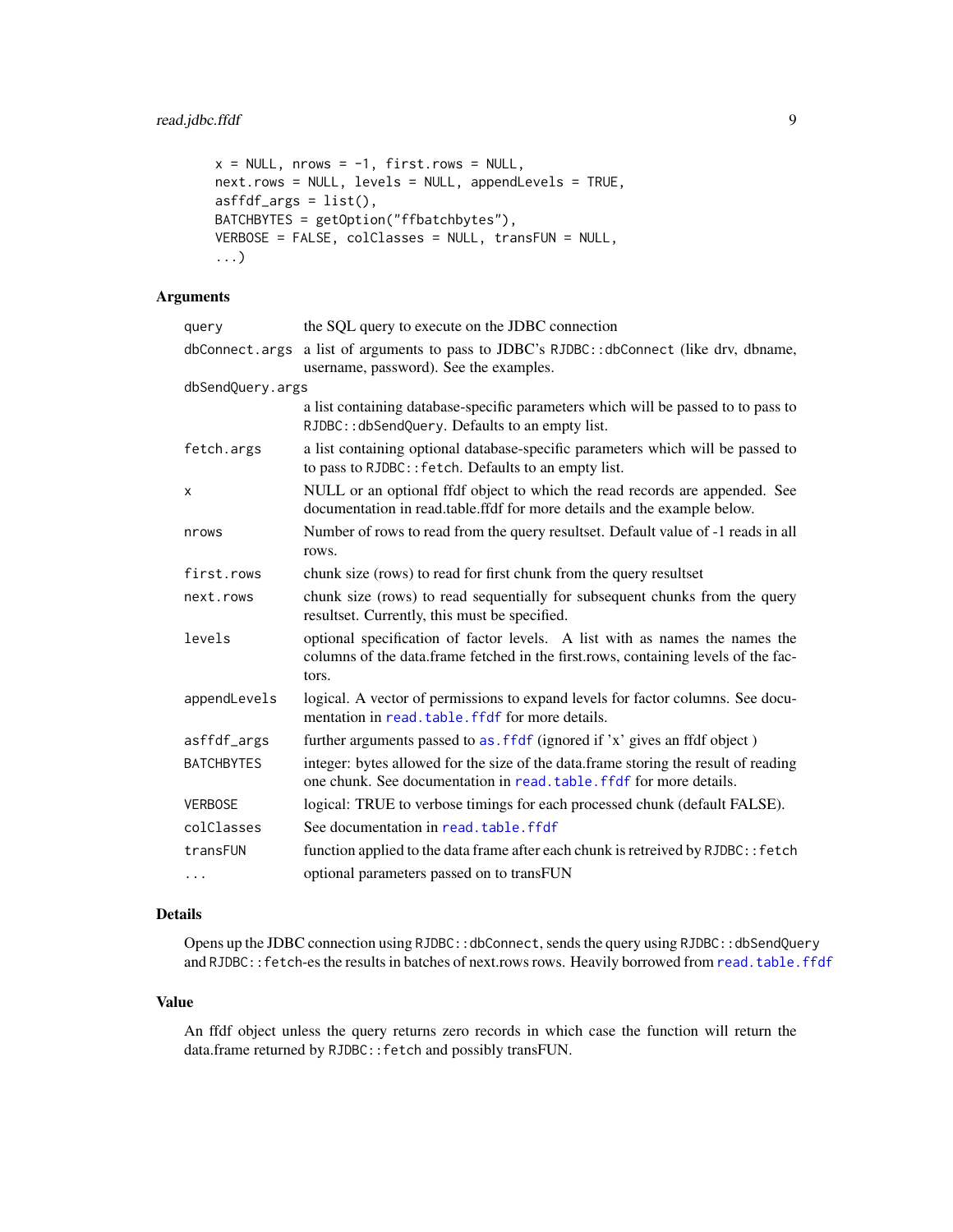#### Author(s)

Jan Wijffels

#### See Also

[read.table.ffdf,](#page-0-0) [read.jdbc.ffdf](#page-7-1)

#### Examples

```
## Not run:
require(ff)
##
## Example query using data in sqlite
##
require(RSQLite)
dbfile <- system.file("smalldb.sqlite3", package="ETLUtils")
drv <- JDBC(driverClass = "org.sqlite.JDBC", classPath = "/usr/local/lib/sqlite-jdbc-3.7.2.jar")
query <- "select * from testdata limit 10000"
x <- read.jdbc.ffdf(query = query, dbConnect.args = list(drv = drv, url = sprintf("jdbc:sqlite:%s", dbfile)),
                    first.rows = 100, next.rows = 1000, VERBOSE=TRUE)
class(x)
x[1:10, ]
## End(Not run)
```
<span id="page-9-1"></span>read.odbc.ffdf *Read data from a ODBC connection into an ffdf.*

#### Description

Read data from a ODBC connection into an [ffdf](#page-0-0). This can for example be used to import large datasets from Oracle, SQLite, MySQL, PostgreSQL, Hive or other SQL databases into R.

#### Usage

```
read.odbc.ffdf(query = NULL,
 odbcConnect.args = list(dsn = NULL, uid = ", pwd = "),
 odbcQuery.args = list(), sqlGetResults.args = list(),
 x = NULL, nrows = -1, first.rows = NULL,
 next.rows = NULL, levels = NULL, appendLevels = TRUE,
 asffdf_{args} = list(),BATCHBYTES = getOption("ffbatchbytes"),
 VERBOSE = FALSE, colClasses = NULL, transFUN = NULL,
  ...)
```
<span id="page-9-0"></span>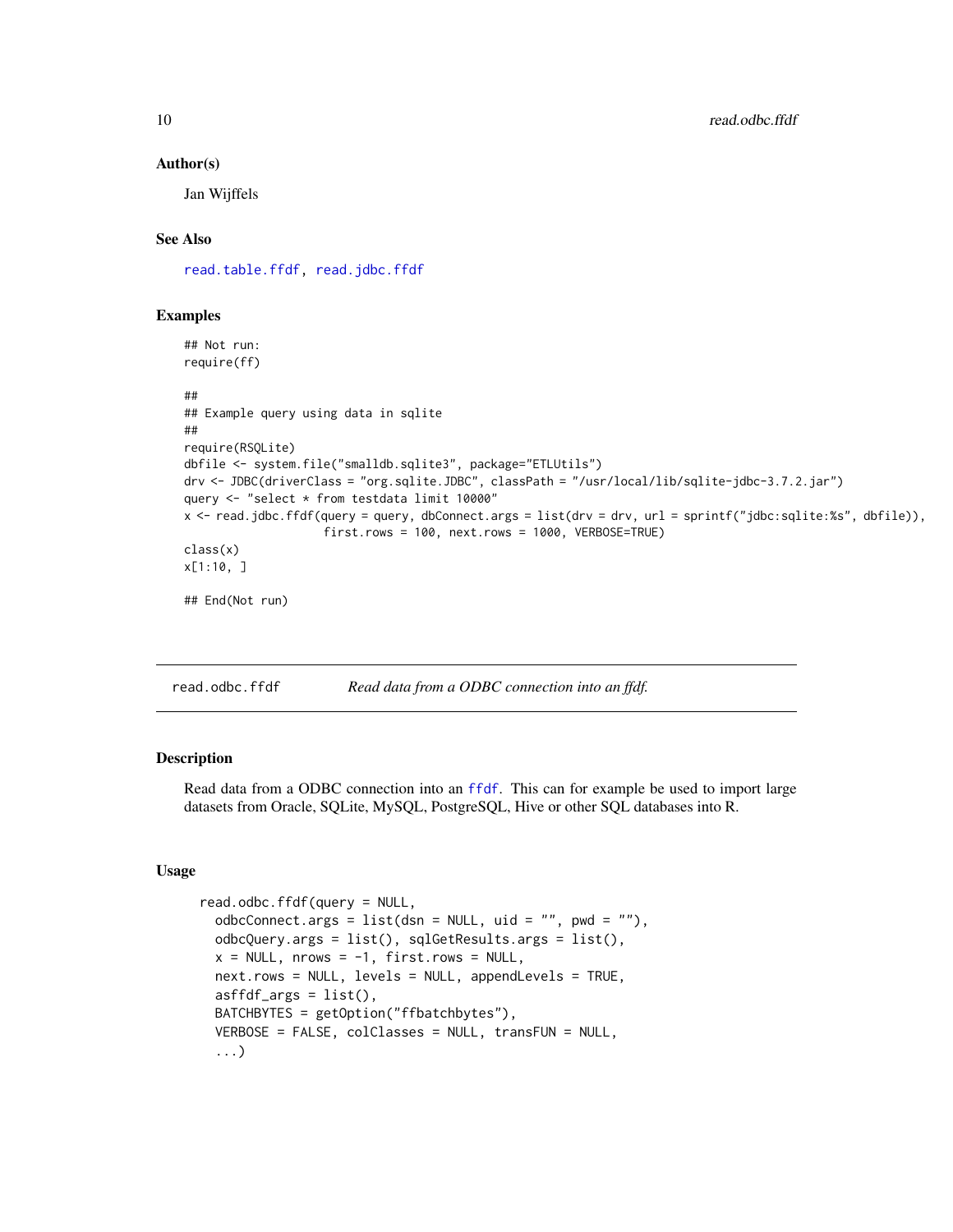#### <span id="page-10-0"></span>read.odbc.ffdf 11

#### Arguments

| query<br>odbcConnect.args | the SQL query to execute on the ODBC connection                                                                                                                                                              |
|---------------------------|--------------------------------------------------------------------------------------------------------------------------------------------------------------------------------------------------------------|
|                           | a list of arguments to pass to ODBC's odbcConnect (like dsn, uid, pwd). See<br>the examples.                                                                                                                 |
| odbcQuery.args            | a list of arguments to pass to ODBC's odbcQuery, like rows_at_time. Defaults<br>to an empty list.                                                                                                            |
| sqlGetResults.args        |                                                                                                                                                                                                              |
|                           | a list containing optional parameters which will be passed to sqlGetResults.<br>Defaults to an empty list. The max parameter will be overwritten with first.rows<br>and next.rows when importing in batches. |
| X                         | NULL or an optional ffdf object to which the read records are appended. See<br>documentation in read. table. ffdf for more details and the example below.                                                    |
| nrows                     | Number of rows to read from the query resultset. Default value of -1 reads in all<br>rows.                                                                                                                   |
| first.rows                | chunk size (rows) to read for first chunk from the query resultset                                                                                                                                           |
| next.rows                 | chunk size (rows) to read sequentially for subsequent chunks from the query<br>resultset. Currently, this must be specified.                                                                                 |
| levels                    | optional specification of factor levels. A list with as names the names the<br>columns of the data.frame fetched in the first.rows, containing levels of the fac-<br>tors.                                   |
| appendLevels              | logical. A vector of permissions to expand levels for factor columns. See docu-<br>mentation in read. table. ffdf for more details.                                                                          |
| asffdf_args               | further arguments passed to as. ffdf (ignored if 'x' gives an ffdf object)                                                                                                                                   |
| <b>BATCHBYTES</b>         | integer: bytes allowed for the size of the data.frame storing the result of reading<br>one chunk. See documentation in read, table, ffdf for more details.                                                   |
| <b>VERBOSE</b>            | logical: TRUE to verbose timings for each processed chunk (default FALSE).                                                                                                                                   |
| colClasses                | See documentation in read. table. ffdf                                                                                                                                                                       |
| transFUN                  | function applied to the data frame after each chunk is retreived by sqlGetResults                                                                                                                            |
|                           | optional parameters passed on to transFUN                                                                                                                                                                    |

#### Details

Opens up the ODBC connection using RODBC::odbcConnect, sends the query using RODBC::odbcQuery and retrieves the results in batches of next.rows rows using RODBC::sqlGetResults. Heavily borrowed from [read.table.ffdf](#page-0-0)

#### Value

An ffdf object unless the query returns zero records in which case the function will return the data.frame returned by [sqlGetResults](#page-0-0) and possibly transFUN.

#### Author(s)

Jan Wijffels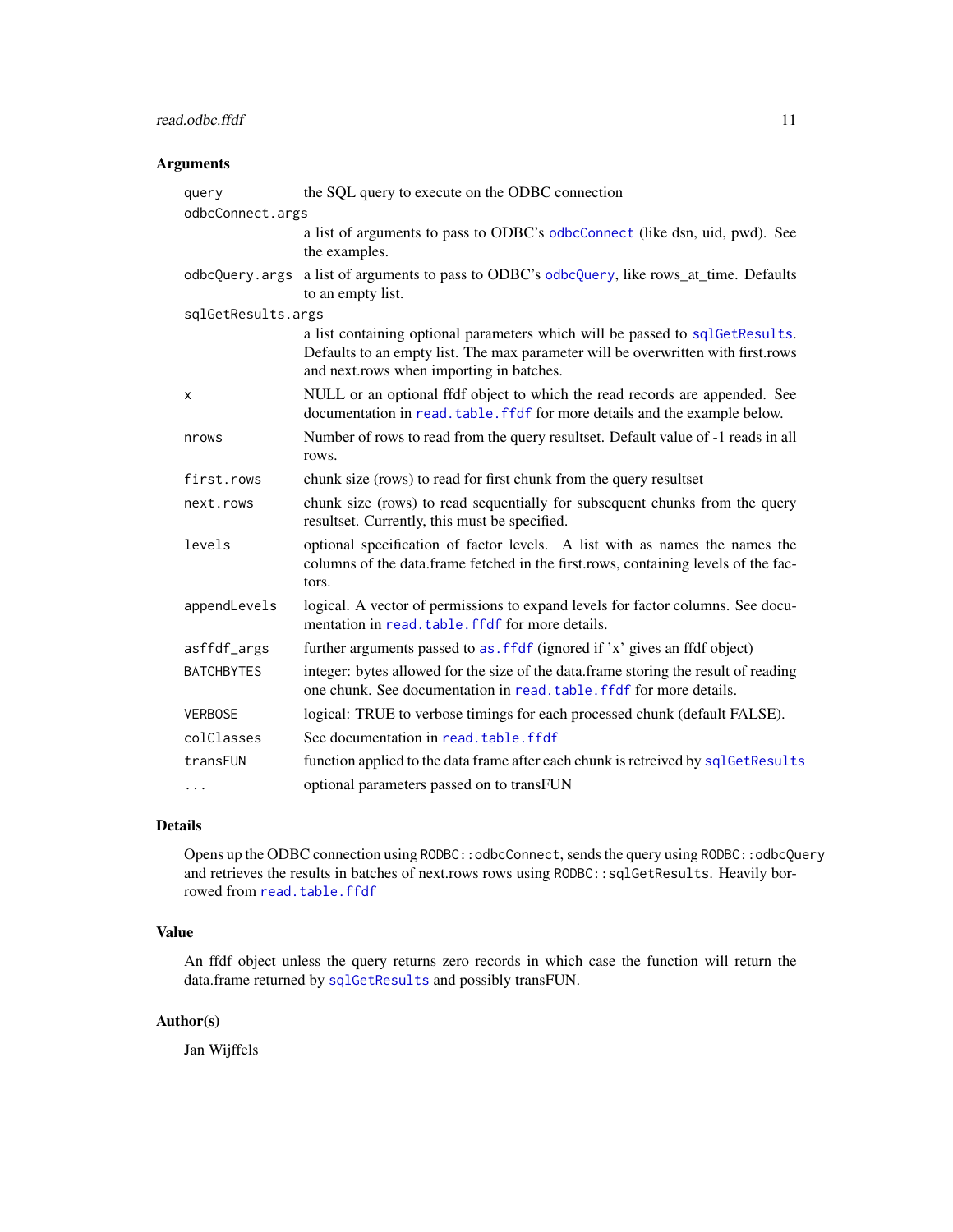<span id="page-11-0"></span>12 recoder

#### See Also

[read.table.ffdf,](#page-0-0) [read.dbi.ffdf](#page-5-1)

#### Examples

```
##
## Using the sqlite database (smalldb.sqlite3) in the /inst folder of the package
## set up the sqlite ODBC driver (www.stats.ox.ac.uk/pub/bdr/RODBC-manual.pd) and call it 'smalltestsqlitedb'
##
## Not run:
require(RODBC)
x <- read.odbc.ffdf(
query = "select * from testdata limit 10000",
odbcConnect.args = list(dsn="smalltestsqlitedb", uid = "", pwd = ""),
nrows = -1,
first rows = 100, next rows = 1000, VERBOSE = TRUE## End(Not run)
```
<span id="page-11-1"></span>recoder *Recodes the values of a character vector*

#### Description

Recodes the values of a character vector

#### Usage

 $recode(x, from = c(), to = c())$ 

#### Arguments

| X    | character vector                 |
|------|----------------------------------|
| from | character vector with old values |
| to   | character vector with new values |

#### Value

x where from values are recoded to the supplied to values

#### Author(s)

Jan Wijffels

#### See Also

[match](#page-0-0)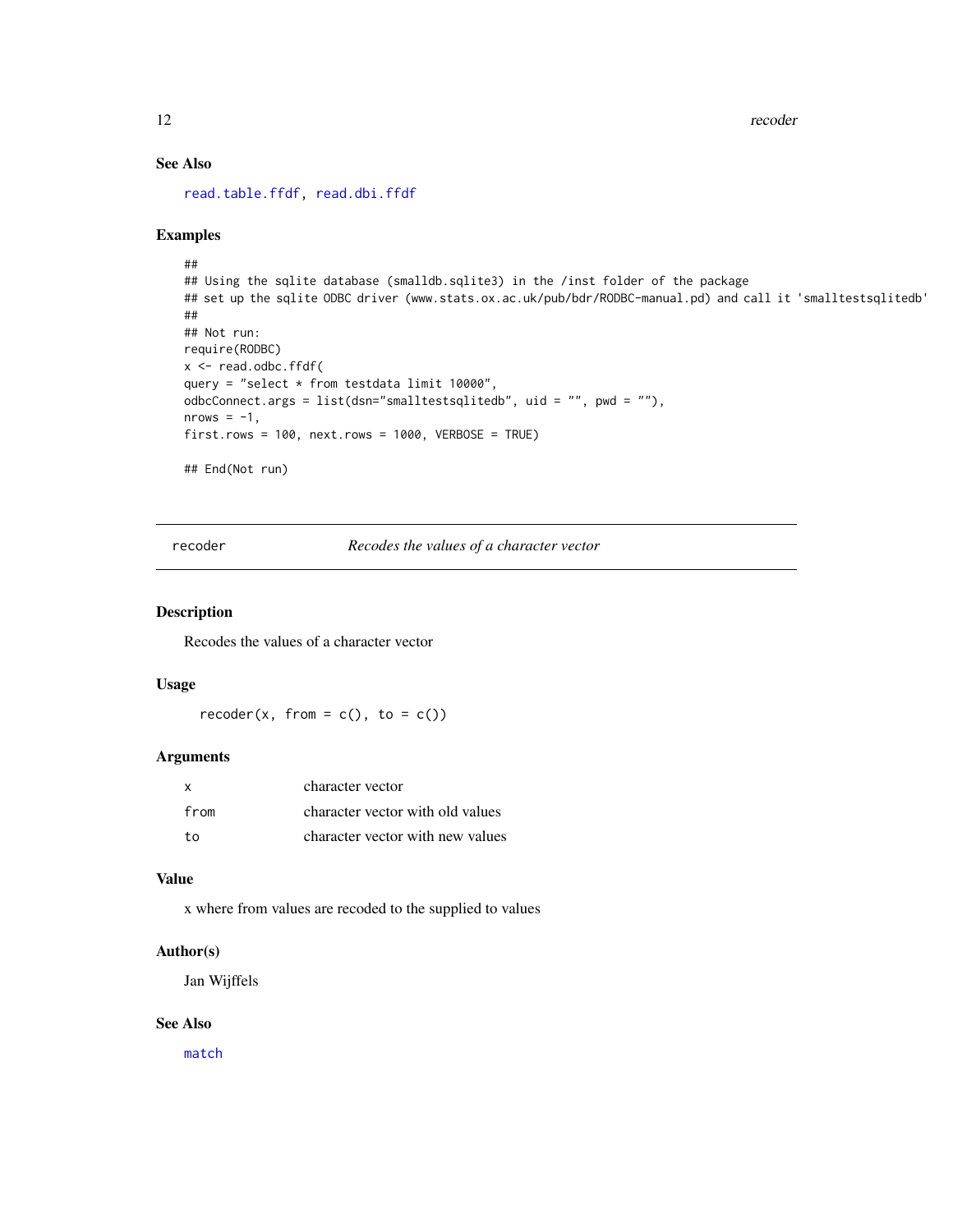#### <span id="page-12-0"></span>renameColumns 13

#### Examples

recoder(x=append(LETTERS, NA, 5), from =  $c("A", "B"), to = c("a.123", "b.123"))$ 

renameColumns *Renames variables in a data frame.*

#### Description

Renames variables in a data frame.

#### Usage

renameColumns(x, from =  $"$ , to =  $"$ )

#### Arguments

| X    | data frame to be modified.                                                    |
|------|-------------------------------------------------------------------------------|
| from | character vector containing the current names of each variable to be renamed. |
| to   | character vector containing the new names of each variable to be renamed.     |

#### Value

The updated data frame x where the variables listed in from are renamed to the corresponding to column names.

#### Author(s)

Jan Wijffels

#### See Also

[colnames,](#page-0-0) [recoder](#page-11-1)

#### Examples

 $x \le -$  data.frame( $x = 1:4$ ,  $y =$  LETTERS[1:4]) renameColumns(x, from =  $c("x", "y")$ , to =  $c("digits", "letters"))$